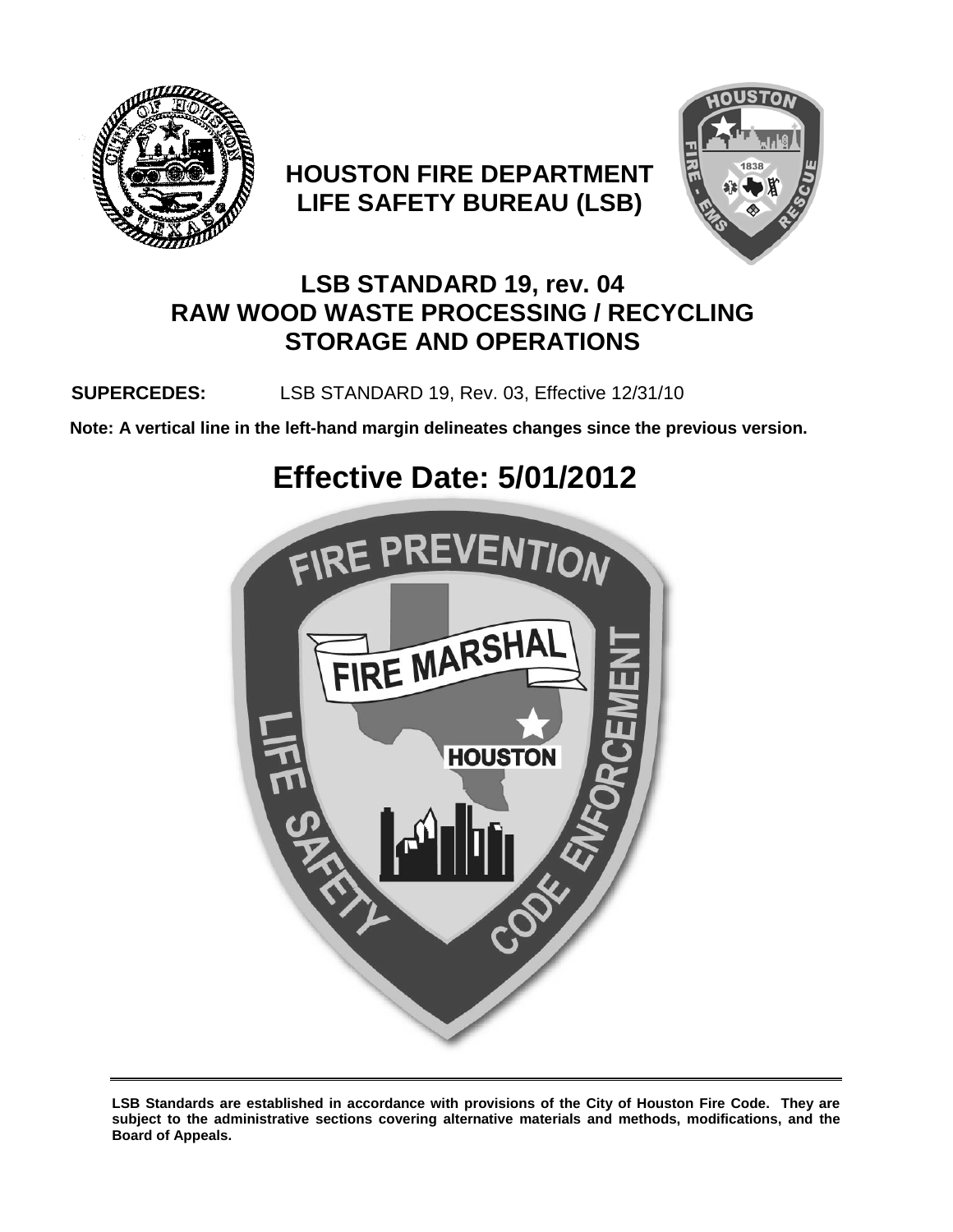## **TABLE OF CONTENTS**

| 19.4.18 Texas Commission on Environmental Quality (TCEQ) notification 5 |  |
|-------------------------------------------------------------------------|--|
|                                                                         |  |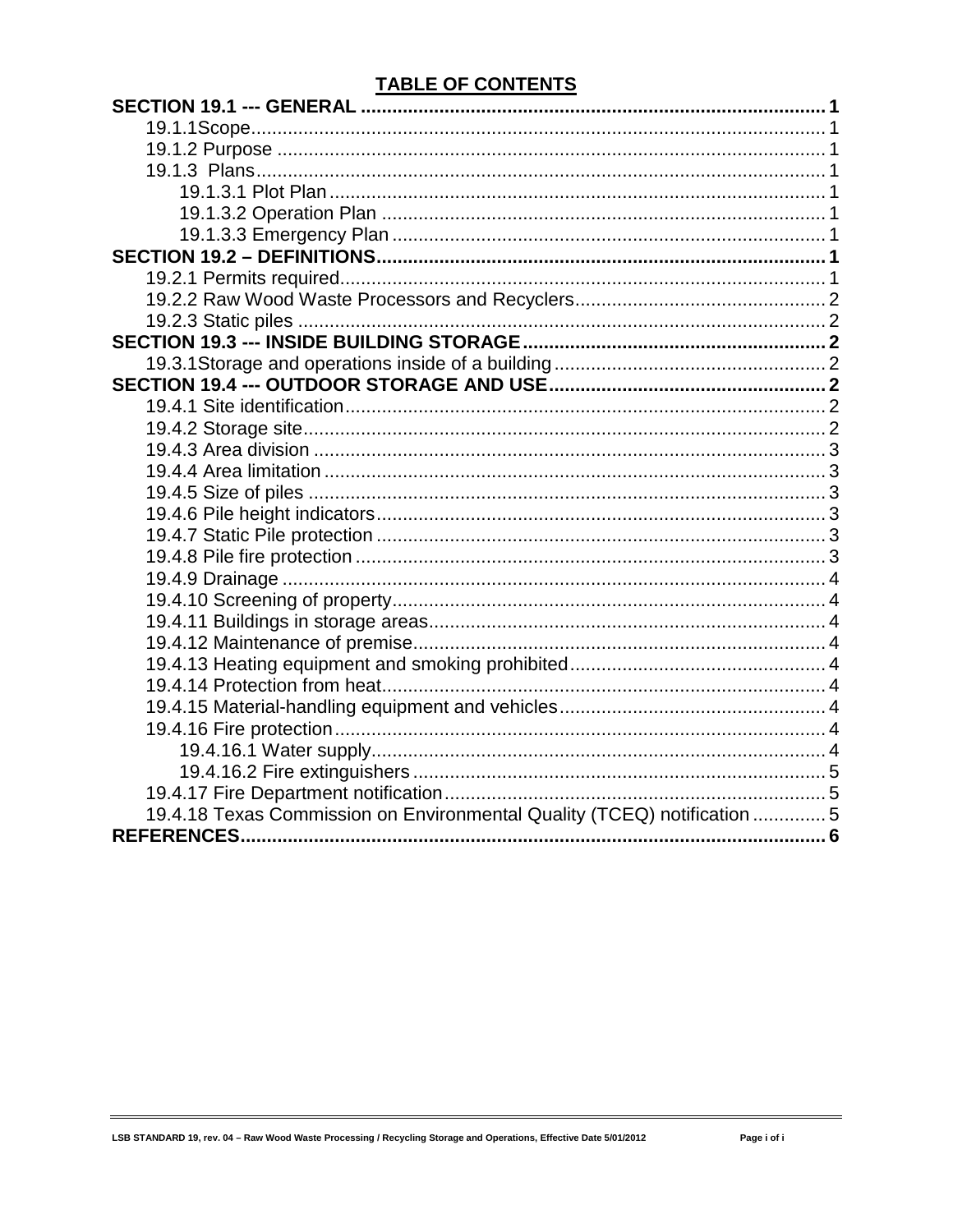#### **LSB STANDARD 19, Rev. 04 RAW WOOD WASTE PROCESSING / RECYCLING STORAGE AND OPERATIONS**

#### <span id="page-2-0"></span>**SECTION 19.1 --- GENERAL**

#### <span id="page-2-1"></span>**19.1.1Scope**

The storage and processing of wood chips, hogged material, fines, compost, mulch and raw products in association with yard waste and recycling facilities located within Houston city limits shall be in accordance with the Houston *Fire Code* and this standard.

#### <span id="page-2-2"></span>**19.1.2 Purpose**

This standard shall provide guidelines for raw wood waste processors and recyclers and their operations. Wood chipping, hogging, composting and mulching operations and storage create a significant fire hazard and are rated as a very high hazard with a 'Heat of Output' Btu per pound of product.

While generally more difficult to ignite than usual Class A combustibles such as paper and cardboard, after being ignited the spread of fire and smoke can be rapid and deepseated. The larger the storage of raw wood products, the greater the fire hazard and the more difficult a fire is to control. Wood waste processors and recyclers and their operations shall comply with this standard.

#### <span id="page-2-3"></span>**19.1.3 Plans**

The owner or operator shall develop the following plans for monitoring, controlling, and extinguishing spot fires and submit the plans to the Fire Marshal for review and approval.

#### <span id="page-2-4"></span>**19.1.3.1 Plot Plan**

Plot plans shall be submitted to the Fire Marshal for all raw wood waste processing and recycling operations. Plot plans shall include fire department access roads throughout, area division of piles, pile height and width, and all exposures.

#### <span id="page-2-5"></span>**19.1.3.2 Operation Plan**

Operational plans indicating procedures and schedules for inspection, monitoring and restricting of excessive internal temperatures in static piles.

#### <span id="page-2-6"></span>**19.1.3.3 Emergency Plan**

Emergency plans for monitoring, controlling, extinguishing spot fires and the reporting of all fires.

#### <span id="page-2-7"></span>**SECTION 19.2 – DEFINITIONS**

#### <span id="page-2-8"></span>**19.2.1 Permits required.**

A Wood Products permit shall be required to use an open area or portion thereof to store or process wood chips, logged material, compost, mulch and raw products in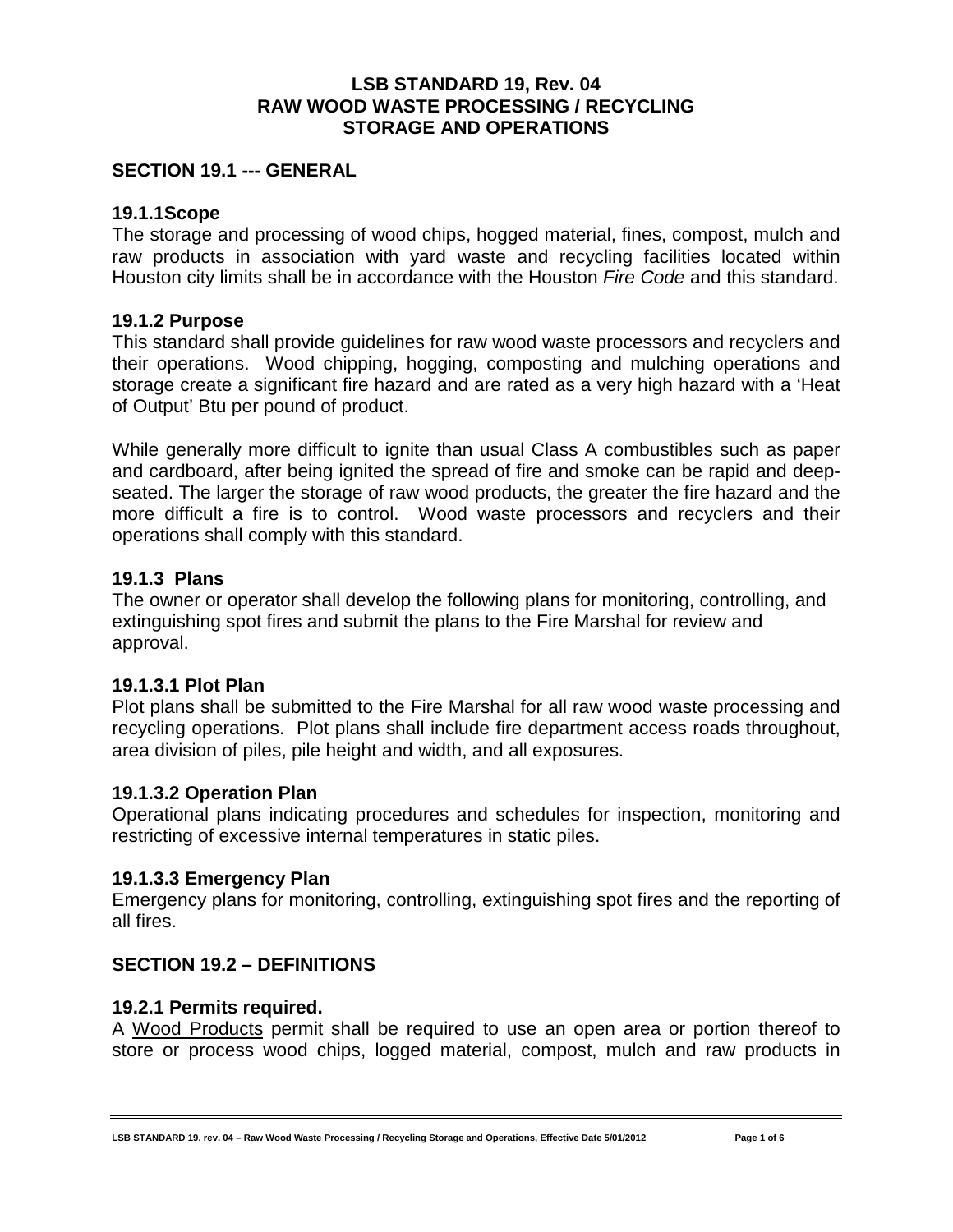excess of 200 cubic feet. A Waste Handling permit is required for the operation of wrecking yards, junkyards and waste material-handling facilities.

#### **Permit Office contact information for Wood Products and/or Waste Handling is as follow:**

The Houston Permitting Center Third Floor 1002 Washington Avenue Houston, Texas 77007 Hours of operation: 8:00 a.m. to 3:30 p.m. Central Time Monday through Friday Office phone (832)394-8811 To Email Customer Service Questions: [hfd.permitoffice@houstontx.gov](mailto:hfd.permitoffice@houstontx.gov) Link to City Wide Fee Schedule: [www.houstoncityfees.org](http://www.houstoncityfees.org/)

#### <span id="page-3-0"></span>**19.2.2 Raw Wood Waste Processors and Recyclers**

A raw wood waste processor and recycler is any person who, in compliance with all applicable state, federal and local laws, rules and regulations, disposes of or converts wood product produced from yard waste, debris, timber removal or pruning, or lumbering operations to other purposes. Including but not limited to person who:

(a) Landfill, incinerate, or otherwise dispose of raw wood waste or as fuel.

(b) By shredding, hogging, grinding or chemically treating, raw wood into basic components for mulch, compost or other marketable material.

Exception: Commercial plywood, pressed wood, veneer and paper production facilities.

#### <span id="page-3-1"></span>**19.2.3 Static piles**

Piles in which processed wood product is mounded and is not being turned or moved.

### <span id="page-3-2"></span>**SECTION 19.3 --- INSIDE BUILDING STORAGE**

#### <span id="page-3-3"></span>**19.3.1Storage and operations inside of a building**

Storage and operations inside of a building shall be in accordance with *Fire Code*.

#### <span id="page-3-4"></span>**SECTION 19.4 --- OUTDOOR STORAGE AND USE**

#### <span id="page-3-5"></span>**19.4.1 Site identification**

Facility name and address shall be posted at main entrance and clearly visible from the street. A 24-hour emergency contact telephone number shall be posted at the main entrance and clearly visible from the street.

#### <span id="page-3-6"></span>**19.4.2 Storage site**

Storage sites shall be level and on solid ground or paved with blacktop, concrete or other hard surface material. Sites shall be thoroughly cleaned before transferring wood products to the site or starting new piles.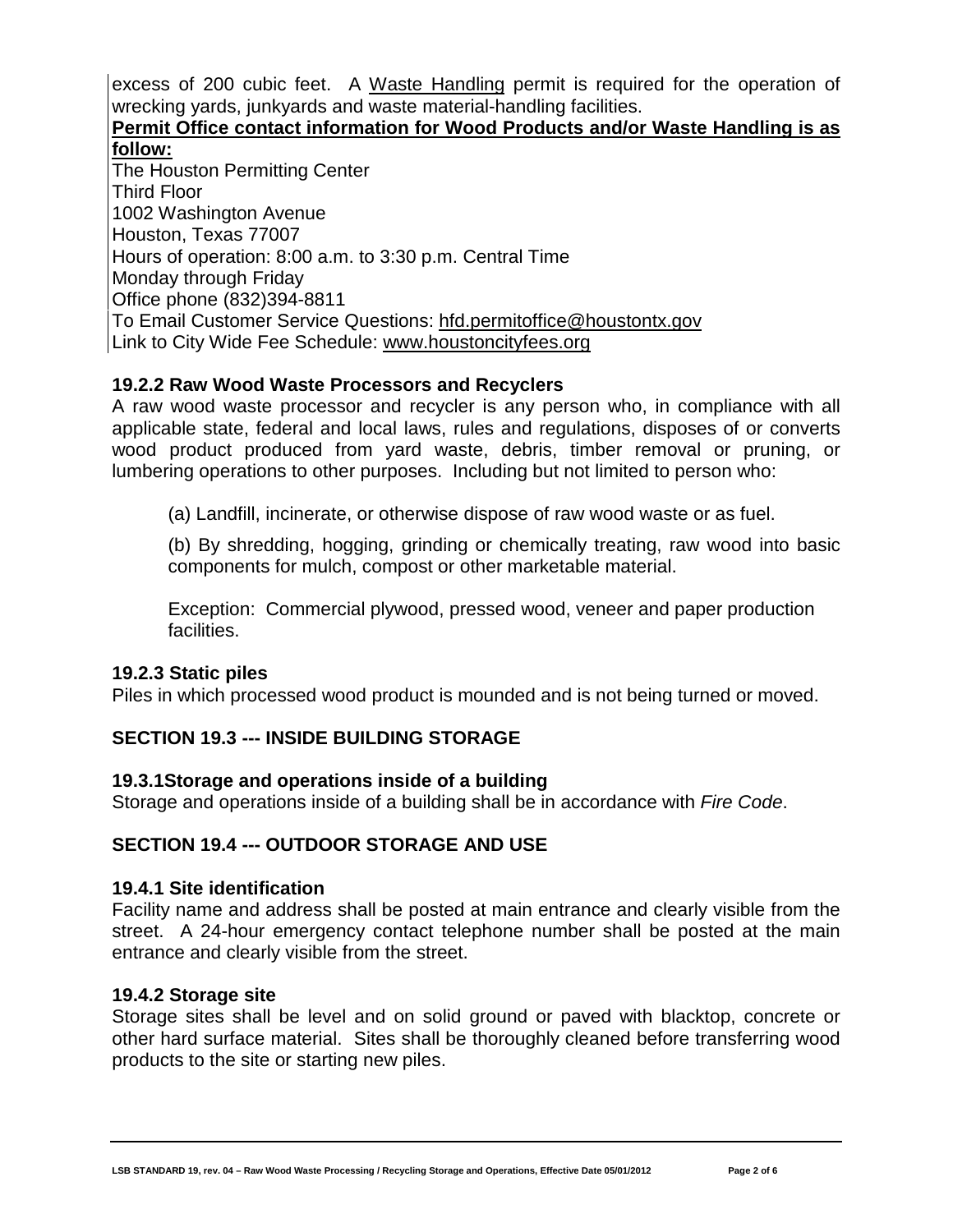Operating plans for the buildup and reclaiming of the pile(s) should be based upon a maximum turnover time of 1 year under ideal conditions. Piles containing other than screened chips can be subject to greater degree of spontaneous heating and thermal degradation and should be reclaimed more frequently.

#### <span id="page-4-0"></span>**19.4.3 Area division**

Every outdoor area used for storage or operation of raw wood waste processing and recycling shall be divided into single storage and fire area combinations by a driveway 30 feet in width and main aisles 10 feet in width.

#### <span id="page-4-1"></span>**19.4.4 Area limitation**

There shall be no materials stored within a single storage area (fire area) more than 35 feet from any driveway having access to a public street nor more than 15 feet from a main aisle.

#### <span id="page-4-2"></span>**19.4.5 Size of piles**

Piles shall not exceed a maximum of 25 feet in height, 150 feet in width and 250 feet in length. The pile size should be limited. Fundamentally, several small piles with low heights are better than one large pile.

**Exception:** The Fire Marshal is authorized to allow the pile size to be increased when additional fire protection is provided in accordance with the *Fire Code*. The increase shall be based upon the capabilities of the system installed.

#### <span id="page-4-3"></span>**19.4.6 Pile height indicators**

Indicator posts of sufficient construction and taller than the highest point of each pile Pole shall be marked at readily recognizable 10-foot increments, shall be provided to give visual height references at or near the highest point(s) of each pile. The post(s) shall not be positioned so as to interfere with access to the piles.

#### <span id="page-4-4"></span>**19.4.7 Static Pile protection**

Piles shall be monitored by an approved means to measure temperatures within the static piles. Internal temperatures shall be monitored and recorded weekly. Records shall be kept on file at the facility and made available for inspection.

#### <span id="page-4-5"></span>**19.4.8 Pile fire protection**

Automatic sprinkler protection shall be provided in conveyor tunnels and combustible enclosures that pass under a pile. Combustible conveyor systems and enclosed conveyor systems shall be equipped with an approved automatic sprinkler system. Temporary conveyors and motors on the surface or adjacent to the piles should be avoided.

Where pile height and width is such that all portions of the pile cannot be reached by direct hose streams from the ground, arrangements shall be made to provide firefighting service in these areas, and small stream supplies shall be available on top of the pile for handling surface fires and for wetting the pile in dry weather.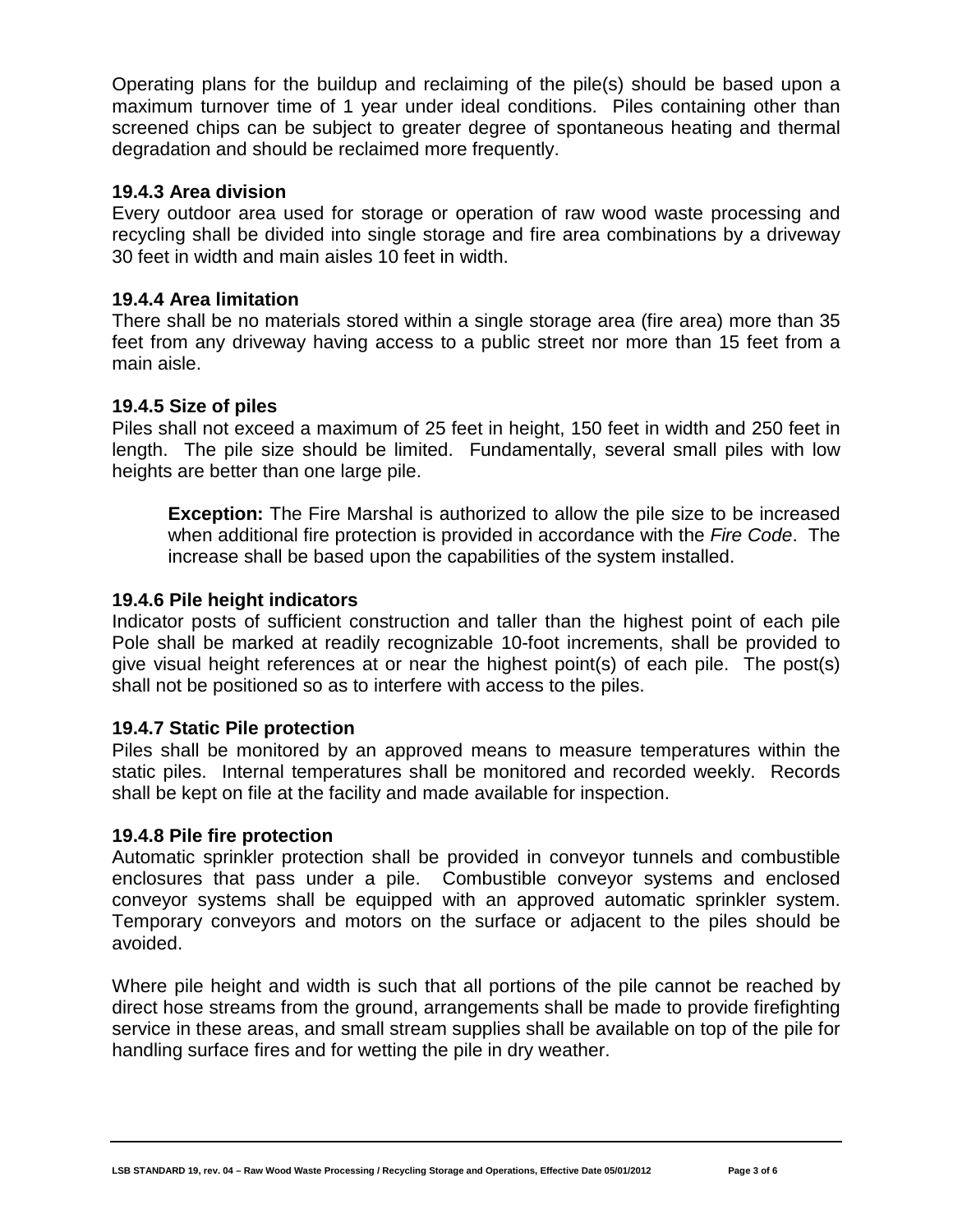#### <span id="page-5-0"></span>**19.4.9 Drainage**

Stored material shall be arranged to facilitate and promote drainage from stored materials.

#### <span id="page-5-1"></span>**19.4.10 Screening of property**

A fence of at least 6 feet in height of non-combustible material or other suitable means to prevent access of any unauthorized persons shall surround the entire property. Sufficient "No Trespassing" signs shall be posted. An adequate number of gates shall be provided in the surrounding fence or other barriers as determined by the Fire Marshal so as to provide ready access of fire apparatus. Access gates shall be in accordance with Houston Fire Department LSB Standard 04.

#### <span id="page-5-2"></span>**19.4.11 Buildings in storage areas**

Buildings in outside storage areas shall be of 1-hour rated construction as required by the City of Houston *Building Code* if located within 50 feet from the nearest storage pile.

#### <span id="page-5-3"></span>**19.4.12 Maintenance of premise**

The entire storage site shall be kept free from accumulation of unnecessary combustible materials. Weeds and grass shall be kept down and regular procedure provides for the periodic clean up of the entire area. The use of Weed Burners or any type of burning is prohibited.

#### <span id="page-5-4"></span>**19.4.13 Heating equipment and smoking prohibited**

No heating equipment shall be allowed in the storage or use area. Smoking or open flames shall be prohibited outside of designated areas. Sufficient "No Smoking" signs posted. All welding and other hot work shall be performed in accordance with the *Fire Code*.

#### <span id="page-5-5"></span>**19.4.14 Protection from heat**

Physical protection should be provided to prevent heat sources such as steam lines, air line, electrical motors and mechanical drive equipment from becoming buried or heavily coated with combustible material. A high standard of housekeeping shall be maintained around all potential heat sources.

#### <span id="page-5-6"></span>**19.4.15 Material-handling equipment and vehicles**

Approved material-handling equipment or scoop-type vehicles shall be available for moving wood chips, hogged material, wood fines and raw product during firefighting operations. All vehicles shall be garaged in separate detached buildings or parked in designated areas located 50 feet from chipping or hogging operations or storage. All fuel handling shall be done in accordance with applicable provisions of the *Fire Code*.

#### <span id="page-5-7"></span>**19.4.16 Fire protection**

Fire protection provided shall be in accordance with this section and the *Fire Code*.

#### <span id="page-5-8"></span>**19.4.16.1 Water supply**

A fire protection system consisting of approved monitor nozzle(s), water supply system, and fire hydrants capable of supplying the minimum required flow of 500 GPM, shall be provided to within 150 feet of all portions of the yard. Additional flows should be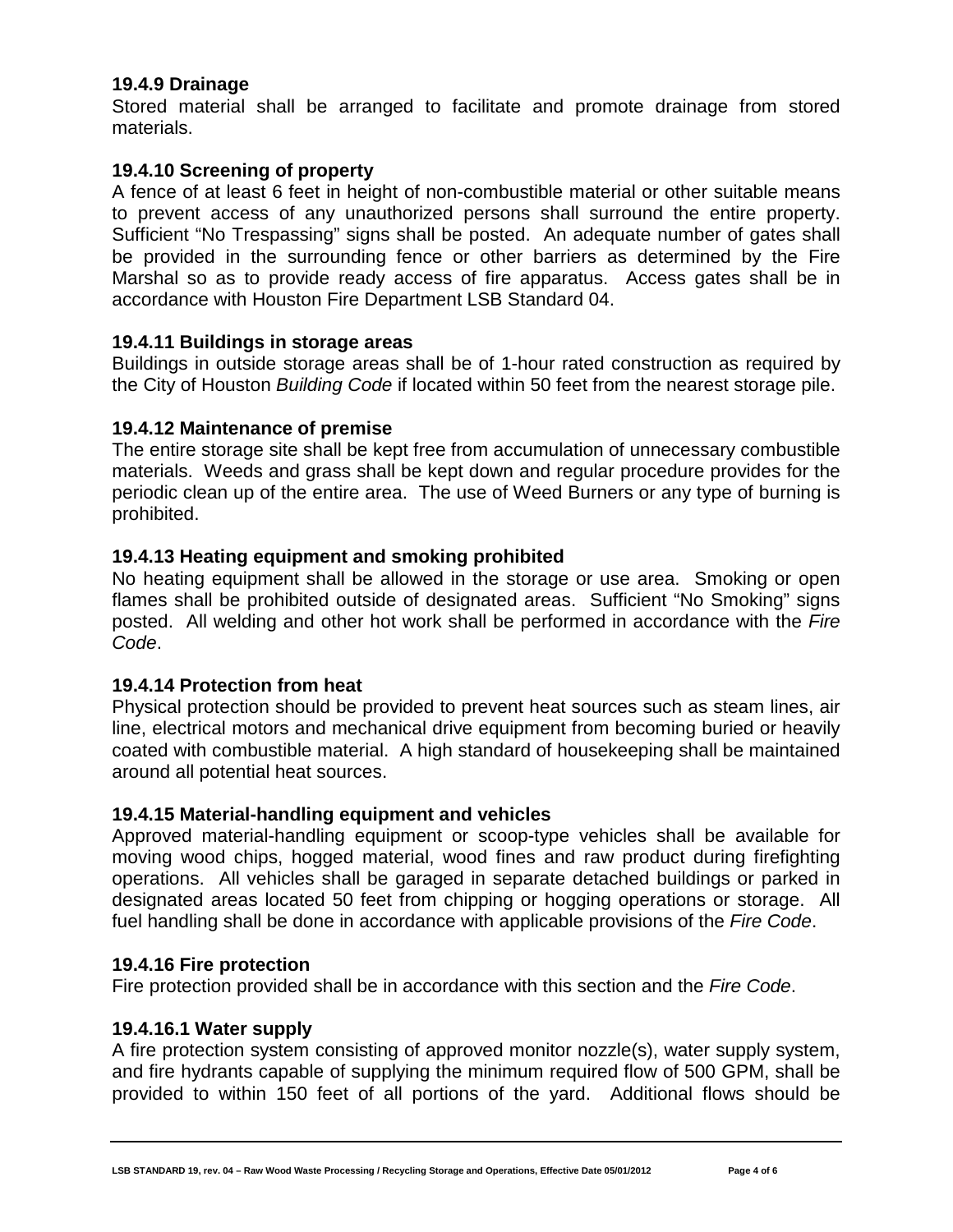provided as needed where conditions are likely to produce serious surface fires or large internal fires. Where fire hose houses/stations are provided, fire hydrants connected to yard mains should be provided in accordance with NFPA Standard No. 230, Appendix E-5.

#### <span id="page-6-0"></span>**19.4.16.2 Fire extinguishers**

Approved listed portable fire extinguishers, with minimum rating of 2-A: 60BC, shall be provided on all vehicles and equipment operating on the piles and at all processing equipment. Additional minimum 2-A fire extinguishers shall be provided for every 75 feet of unobstructed path of travel and in accordance with Houston Fire Department LSB Standard 01.

#### <span id="page-6-1"></span>**19.4.17 Fire Department notification**

Means shall be provided at all times on site for contacting the fire department in event of an emergency. There shall be no delays in reporting fires. The fire department shall be immediately notified of all fires, by telephoning: "*9-1-1*".

#### <span id="page-6-2"></span>**19.4.18 Texas Commission on Environmental Quality (TCEQ) notification**

The TCEQ shall be notified of all Raw Wood Waste Processing and Recycling Operations in accordance with TCEQ regulations and other state and local ordinances. Where there is a conflict with this standard and other state and local requirements the most restrictive shall apply. Compliance with TCEQ rules does not indicate automatic approval for a fire department permit.